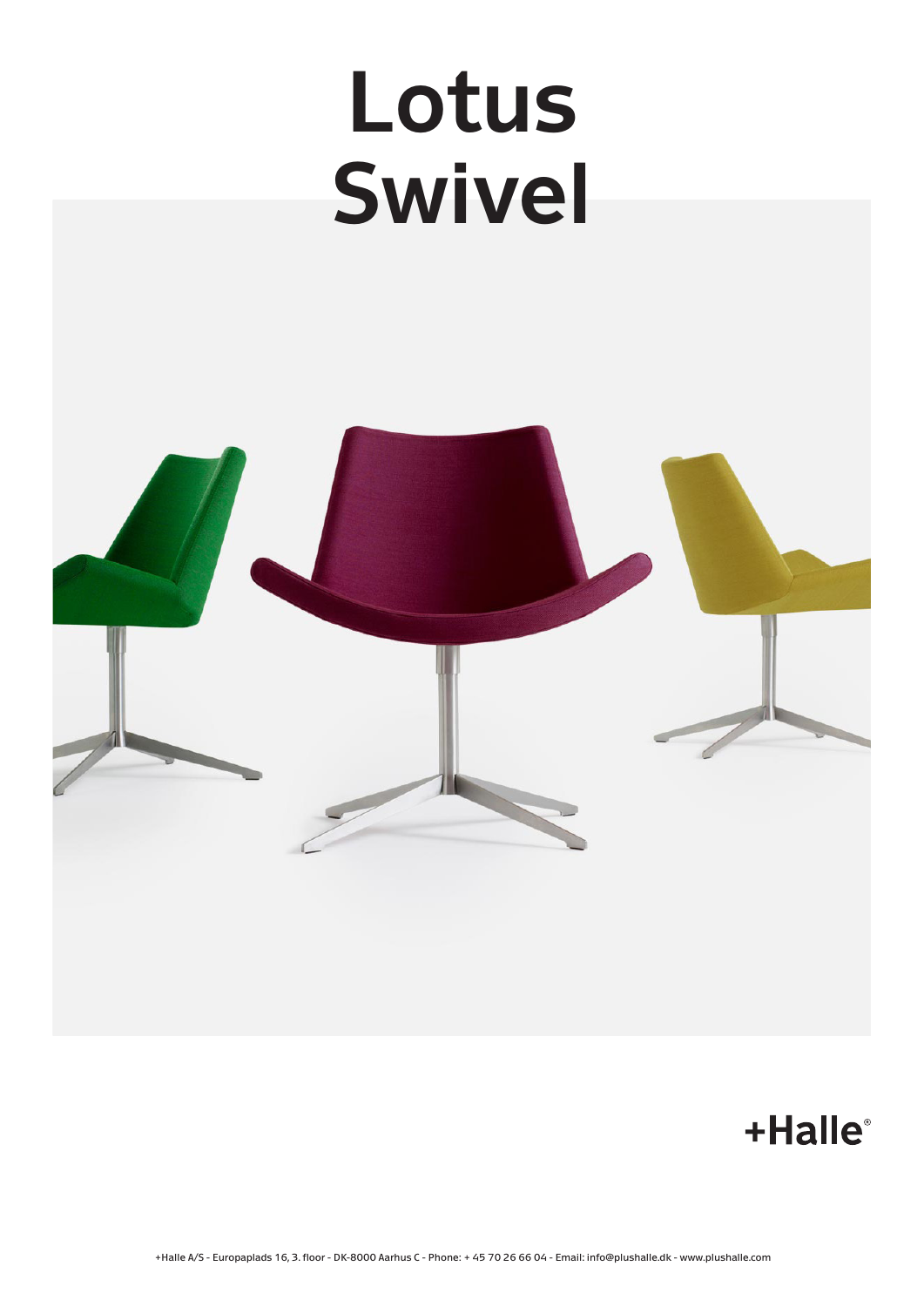## **Lotus Swivel**

Lotus is adaptable for numerous applications and areas. Perfect for dining areas or any other public space that needs a simple and comfortable chair with return swivel. As the name implies, the design is based on the silhouette of a person sitting in lotus position. Part of the Lotus family that also comprises the Lotus Table and the Lotus chair.

#### **Designed by busk + hertzhog**

The Danish design duo was established in 2000 with a clear vision of being innovative and professional - but also with the aim of leading and inspiring a new generation of designers to further develop the Danish design legacy. The duo is located in Lisbon.



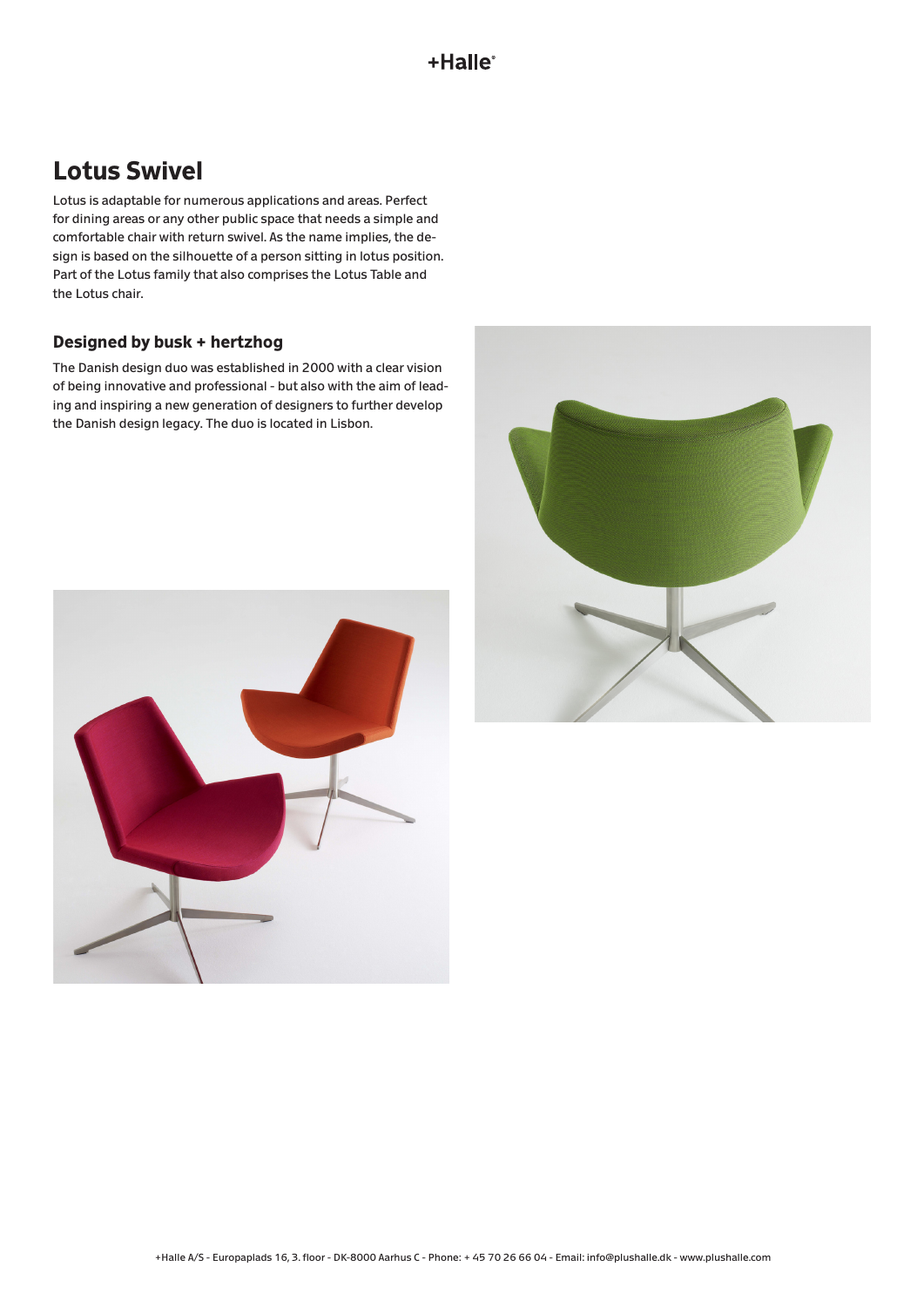+Halle<sup>®</sup>



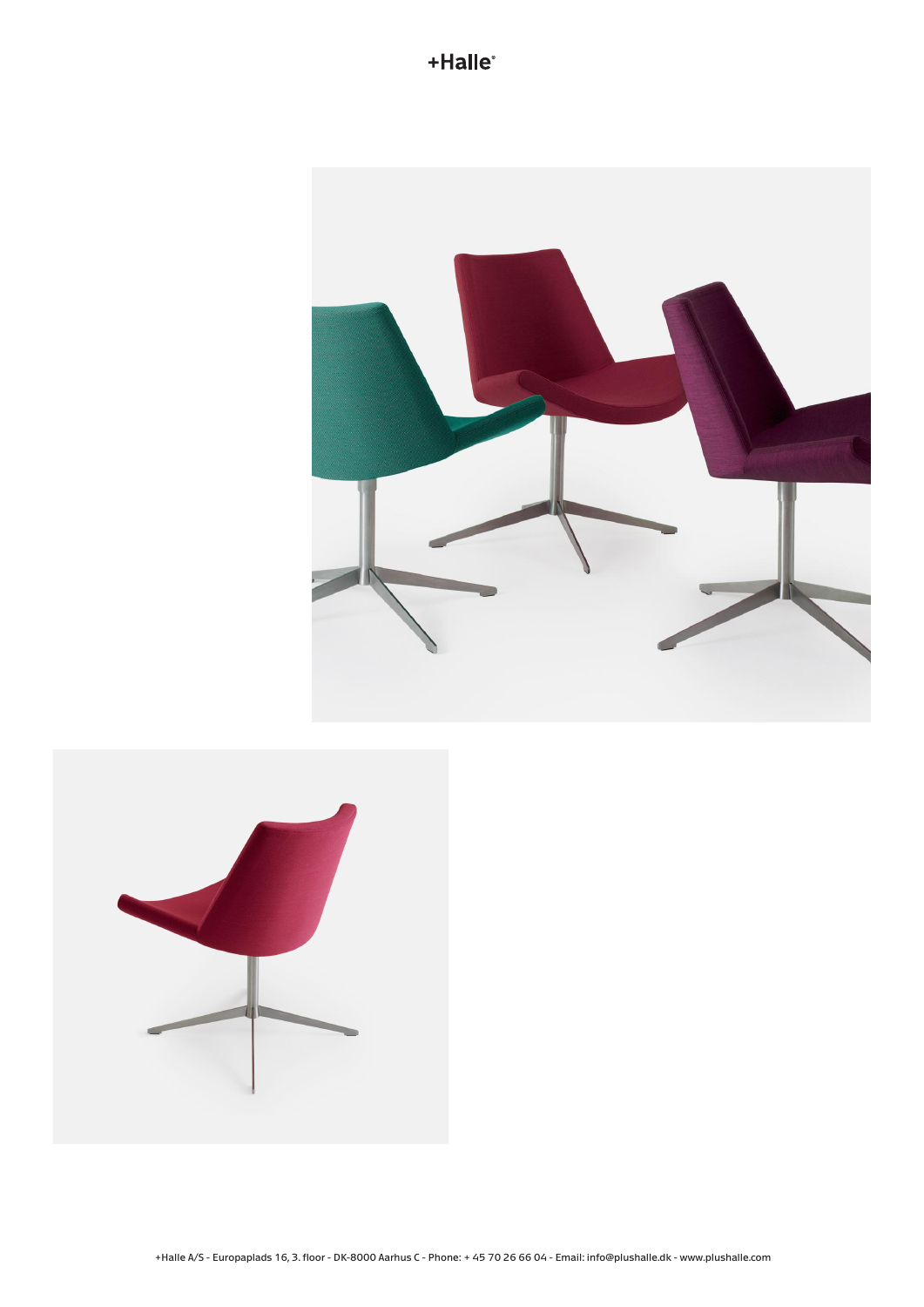+Halle<sup>®</sup>





Dimensions defined in centimeters

**Design Materials Fabric**

busk+hertzog High quality moulded foam. Base in brushed stainless steel. Return swivel Available in all fabrics and leather types